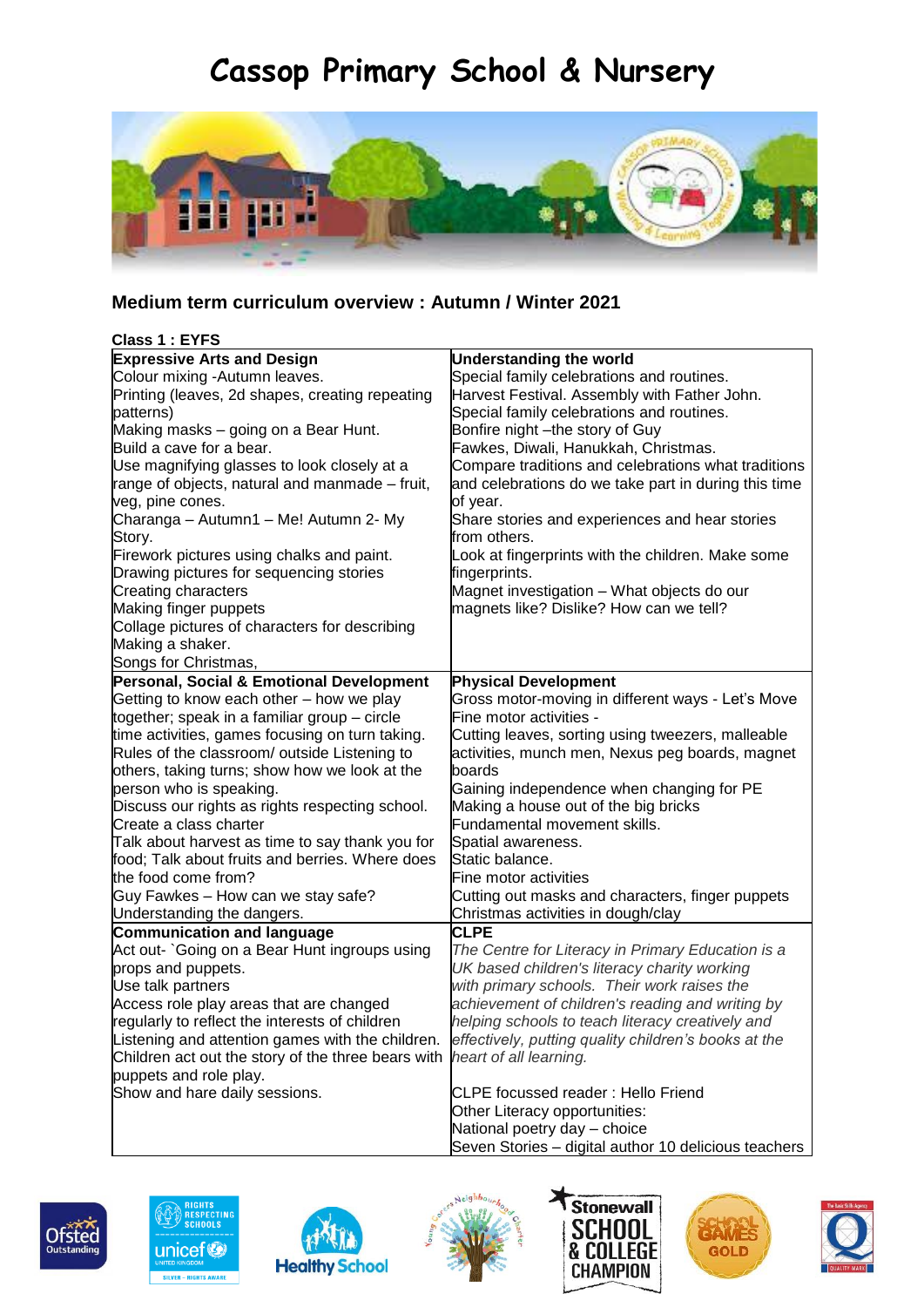| Class 2: Year 1/2                                                                       |                                                     |                               |  |  |
|-----------------------------------------------------------------------------------------|-----------------------------------------------------|-------------------------------|--|--|
| <b>CLPE</b>                                                                             |                                                     | Science                       |  |  |
| The Centre for Literacy in Primary Education is a UK based                              | Every day materials                                 |                               |  |  |
| children's literacy charity working with primary schools. Their work                    |                                                     | What is it made of?           |  |  |
| raises the achievement of children's reading and writing by helping                     |                                                     |                               |  |  |
| schools to teach literacy creatively and effectively, putting quality                   |                                                     |                               |  |  |
| children's books at the heart of all learning.                                          |                                                     |                               |  |  |
|                                                                                         |                                                     |                               |  |  |
| CLPE focussed reader: The Adventures of Egg Box Dragon<br>Other Literacy opportunities: |                                                     |                               |  |  |
| National poetry day - choice                                                            |                                                     |                               |  |  |
| Seven Stories - digital author 10 delicious teachers                                    |                                                     |                               |  |  |
| Design & technology                                                                     | <b>History</b>                                      | Geography                     |  |  |
| Pop-up cards (Christmas)                                                                | Second half term                                    | First half term               |  |  |
|                                                                                         | Topic: Changes within living                        | Topic: Geography on my        |  |  |
|                                                                                         | memory                                              | doorstep- school and weather. |  |  |
|                                                                                         |                                                     | Question - What is my place   |  |  |
|                                                                                         |                                                     | like?                         |  |  |
| Art & design                                                                            | <b>Music</b>                                        | <b>PE</b>                     |  |  |
| Pop Art What is Pop Art?                                                                | Introducing Beat                                    | First half term:              |  |  |
|                                                                                         | How can we make friends when                        | Topic: Games (invasion) Core  |  |  |
|                                                                                         | we sing together?                                   | task - Ten points hoops       |  |  |
|                                                                                         |                                                     | SSP: Street dance             |  |  |
|                                                                                         | Adding rhythm and pitch                             |                               |  |  |
|                                                                                         | How does Music tell stories about Second half term: |                               |  |  |
|                                                                                         | the past?                                           | Topic: Dance Core task -      |  |  |
|                                                                                         |                                                     | Themes and dreams             |  |  |
| Computing                                                                               | <b>Religious Education</b>                          | <b>PSHE inc citizenship</b>   |  |  |
| What is my login?                                                                       | First half term                                     | Being me in my world          |  |  |
| Can you save and print?                                                                 | Christianity - God What do                          | Black history month           |  |  |
| E safety                                                                                | Christians believe about God?                       |                               |  |  |
|                                                                                         | Christianity - church visit What                    | Celebrating difference        |  |  |
|                                                                                         | can we learn about Christianity                     |                               |  |  |
|                                                                                         | by visiting a church?                               |                               |  |  |
|                                                                                         | Second half term                                    |                               |  |  |
|                                                                                         | Christianity-Harvest How                            |                               |  |  |
|                                                                                         | Christians celebrate Harvest                        |                               |  |  |
|                                                                                         | Christianity-Christmas How                          |                               |  |  |
|                                                                                         | Christians celebrate Christmas?                     |                               |  |  |
|                                                                                         | How and why is light important at                   |                               |  |  |
|                                                                                         | Christmas?                                          |                               |  |  |
|                                                                                         |                                                     |                               |  |  |













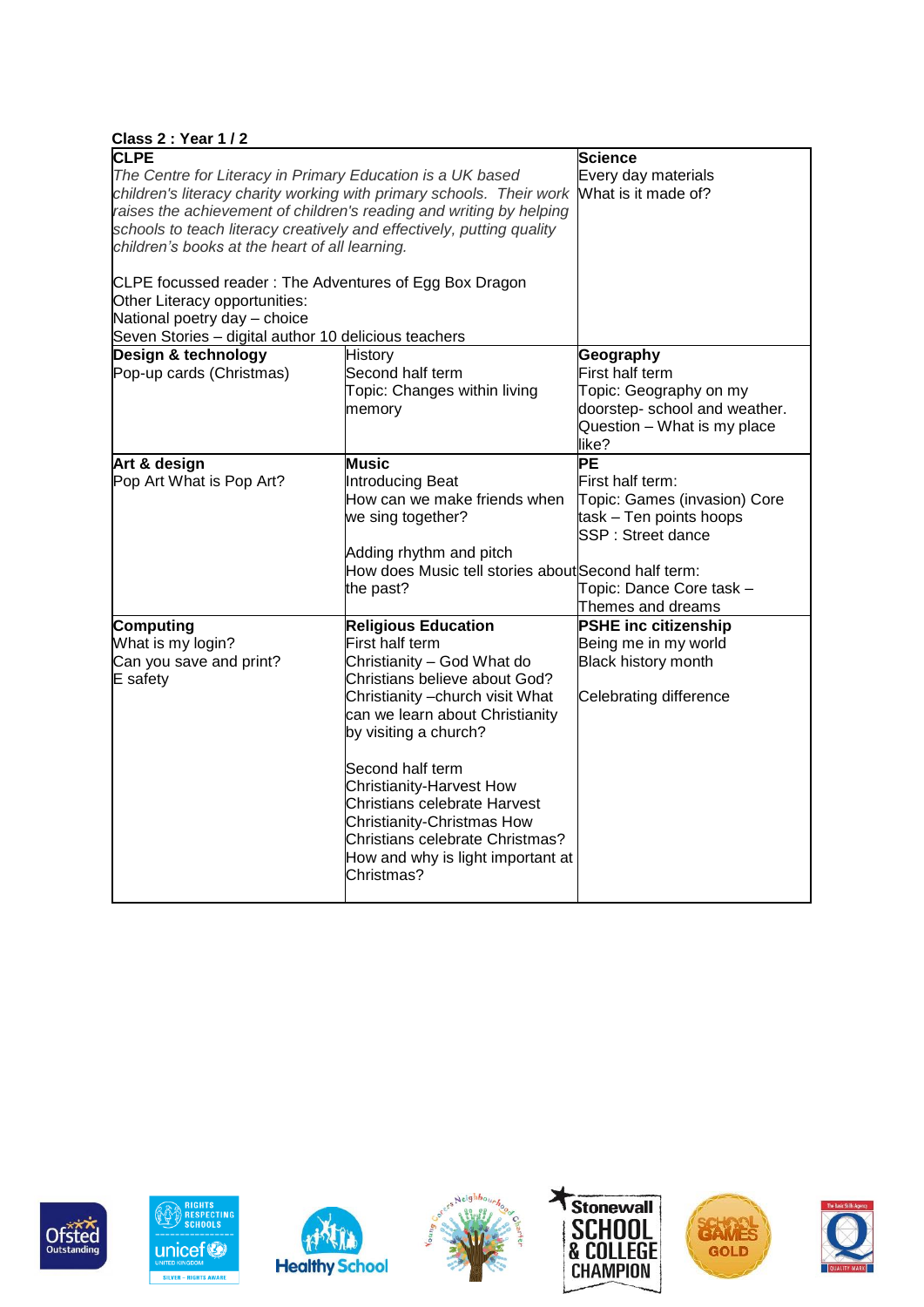| <b>Class 3: Year 3/4</b>                                              |                                                                      |                                     |  |
|-----------------------------------------------------------------------|----------------------------------------------------------------------|-------------------------------------|--|
| <b>CLPE</b>                                                           |                                                                      | <b>Science</b>                      |  |
| The Centre for Literacy in Primary Education is a UK based            | First half term                                                      |                                     |  |
|                                                                       | children's literacy charity working with primary schools. Their work | Living things and habitats          |  |
|                                                                       | raises the achievement of children's reading and writing by helping  | adaptation                          |  |
| schools to teach literacy creatively and effectively, putting quality |                                                                      |                                     |  |
| children's books at the heart of all learning.                        |                                                                      | Second half term                    |  |
|                                                                       |                                                                      | Light                               |  |
| CLPE focussed reader: The Lost Happy Endings                          |                                                                      |                                     |  |
| Other Literacy opportunities:                                         |                                                                      |                                     |  |
| National poetry day - choice                                          |                                                                      |                                     |  |
| Seven Stories - digital author A dinosaur ate my sister               |                                                                      |                                     |  |
| Design & technology                                                   | <b>History</b>                                                       | Geography                           |  |
| Topic: Motorised vehicle                                              | Durham and WW1                                                       | Second half term                    |  |
| What motorised vehicle will you                                       |                                                                      | Topic: Maps and Mapping             |  |
| make?                                                                 | Question: What's in a name?                                          | (Continuous Strand) Include NC      |  |
|                                                                       |                                                                      | Locational Knowledge Question:      |  |
|                                                                       |                                                                      | Why are maps so important to        |  |
|                                                                       |                                                                      | a geographer?                       |  |
| Art & design                                                          | <b>Music</b>                                                         | PE inc swimming                     |  |
| Art in the 20th Century Who                                           | Interesting time signatures                                          | Swimming                            |  |
| created an impact in the 20th                                         | How does Music bring us                                              | First half term                     |  |
| Century?                                                              | together?                                                            | <b>SSP: Street dance</b>            |  |
|                                                                       |                                                                      |                                     |  |
|                                                                       | Combining elements to make                                           | Second half term                    |  |
|                                                                       | music                                                                | Yoga / gymnastics                   |  |
|                                                                       | How does Music connect us with                                       | Core task - Balancing Act           |  |
|                                                                       | our past?                                                            |                                     |  |
| Computing                                                             | <b>Ancient and MFL: French</b>                                       | <b>Religious Education</b>          |  |
| What are publisher                                                    | Topic: Les monstres Question:                                        | First half term                     |  |
| and powerpoint?                                                       | Can you describe a monster?                                          | Judaism-Moses Why is Moses          |  |
| E safety                                                              |                                                                      | important to Jewish people?         |  |
| Digital literacy                                                      | Topic: calendrier des fetes                                          | Beliefs How are Jewish beliefs      |  |
|                                                                       | Question: What festivals are                                         | expressed in the home?              |  |
|                                                                       | celebrated in France?                                                |                                     |  |
|                                                                       |                                                                      | Second half term                    |  |
|                                                                       |                                                                      | Christianity - Christmas What do    |  |
|                                                                       |                                                                      | the gospels tell us about the birth |  |
|                                                                       |                                                                      | of Jesus?                           |  |
| <b>PSHE inc citizenship</b>                                           |                                                                      |                                     |  |
| Being me in my world                                                  |                                                                      |                                     |  |
| Anti bullying week                                                    |                                                                      |                                     |  |
| Black history month                                                   |                                                                      |                                     |  |
| Celebrating difference                                                |                                                                      |                                     |  |
|                                                                       |                                                                      |                                     |  |
|                                                                       |                                                                      |                                     |  |
|                                                                       |                                                                      |                                     |  |













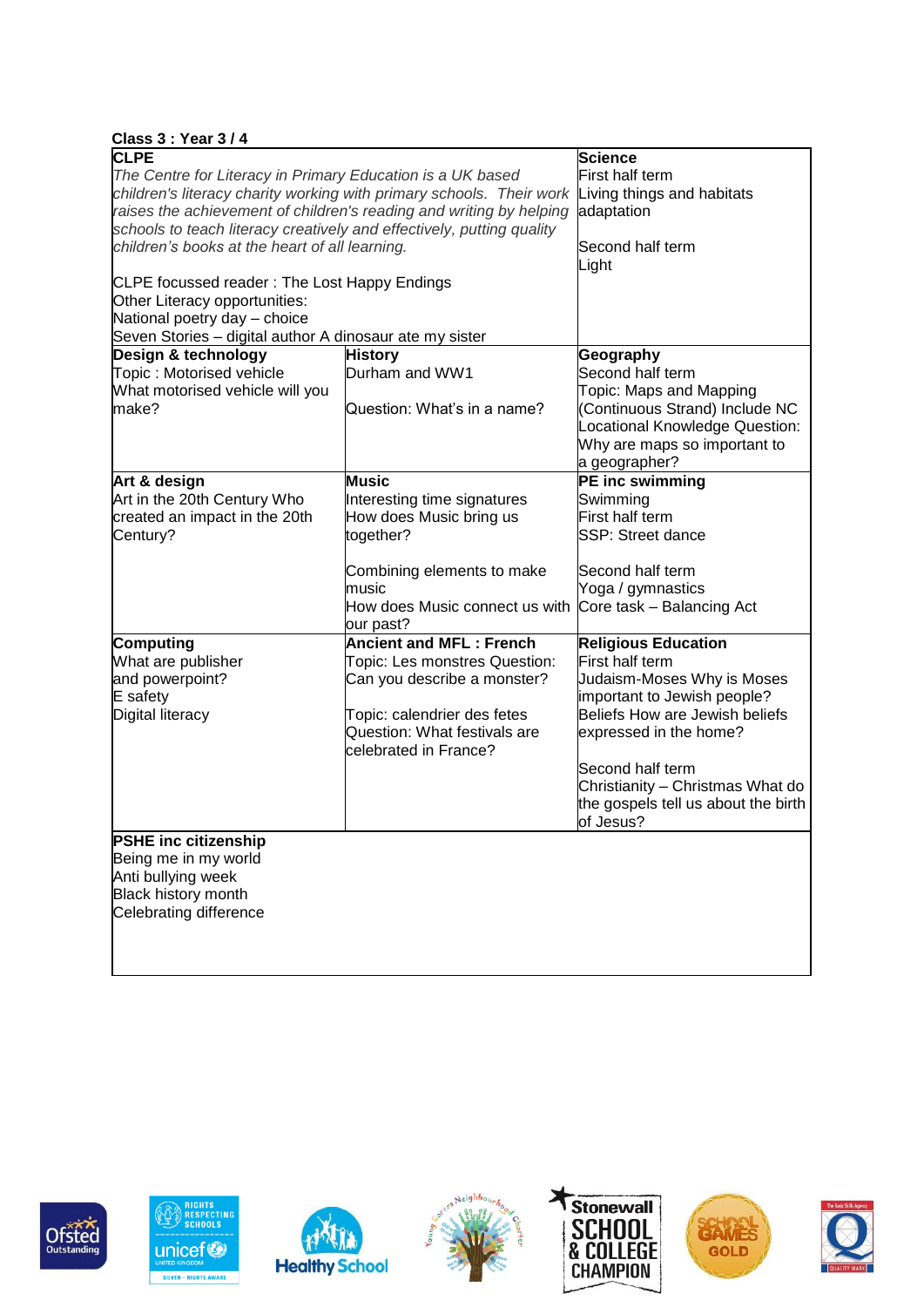| Class 4: Year 4/5 |  |  |  |
|-------------------|--|--|--|
|                   |  |  |  |

| <b>CLPE</b>                                                           |                                | <b>Science</b>                      |
|-----------------------------------------------------------------------|--------------------------------|-------------------------------------|
| The Centre for Literacy in Primary Education is a UK based            |                                | First half term                     |
| children's literacy charity working with primary schools. Their work  | Living things and habitats     |                                     |
| raises the achievement of children's reading and writing by helping   |                                | (classification)                    |
| schools to teach literacy creatively and effectively, putting quality |                                | Evolution, inheritance,             |
| children's books at the heart of all learning.                        |                                | adaptation                          |
|                                                                       |                                | Rocks                               |
| CLPE focussed reader: The Tin Forest                                  |                                |                                     |
| Other Literacy opportunities:                                         |                                | Second half term                    |
| National poetry day - choice                                          |                                | Earth and space                     |
| Seven Stories - digital author A dinosaur ate my sister               |                                |                                     |
| Design & technology                                                   | <b>History</b>                 | Geography                           |
| Topic: Motorised vehicle                                              | Durham and WW1                 | Second half term                    |
| What motorised vehicle will you                                       |                                | Topic: Maps and Mapping             |
| make?                                                                 | Question: What's in a name?    | (Continuous Strand) Include NC      |
|                                                                       |                                | Locational Knowledge Question:      |
|                                                                       |                                | Why are maps so important to        |
|                                                                       |                                | a geographer?                       |
| Art & design                                                          | Music                          | PЕ                                  |
| Art in the 20th Century Who                                           | Interesting time signatures    | First half term                     |
| created an impact in the 20th                                         | How does Music bring us        | Topic: Gymnastics Core task -       |
| Century?                                                              | together?                      | <b>Balancing Act</b>                |
|                                                                       |                                |                                     |
|                                                                       | Combining elements to make     | Second half term:                   |
|                                                                       | music                          | Topic: Dance Core task - Round      |
|                                                                       | How does Music connect us with | the clock                           |
|                                                                       | our past?                      |                                     |
| Computing                                                             | <b>Ancient and MFL: French</b> | <b>Religious Education</b>          |
| Can you add sound?                                                    | Topic: Les monstres Question:  | First half term                     |
| E safety                                                              | Can you describe a monster?    | Judaism-Moses Why is Moses          |
| Digital literacy                                                      |                                | important to Jewish people?         |
|                                                                       | Topic: calendrier des fetes    | Beliefs How are Jewish beliefs      |
|                                                                       | Question: What festivals are   | expressed in the home?              |
|                                                                       | celebrated in France?          |                                     |
|                                                                       |                                | Second half term                    |
|                                                                       |                                | Christianity - Christmas What do    |
|                                                                       |                                | the gospels tell us about the birth |
|                                                                       |                                | of Jesus?                           |
| <b>PSHE inc citizenship</b>                                           |                                |                                     |
| Being me in my world                                                  |                                |                                     |
| Anti bullying week                                                    |                                |                                     |
| Black history month                                                   |                                |                                     |
| <b>Plastic fantastic</b>                                              |                                |                                     |
|                                                                       |                                |                                     |
| Celebrating difference                                                |                                |                                     |